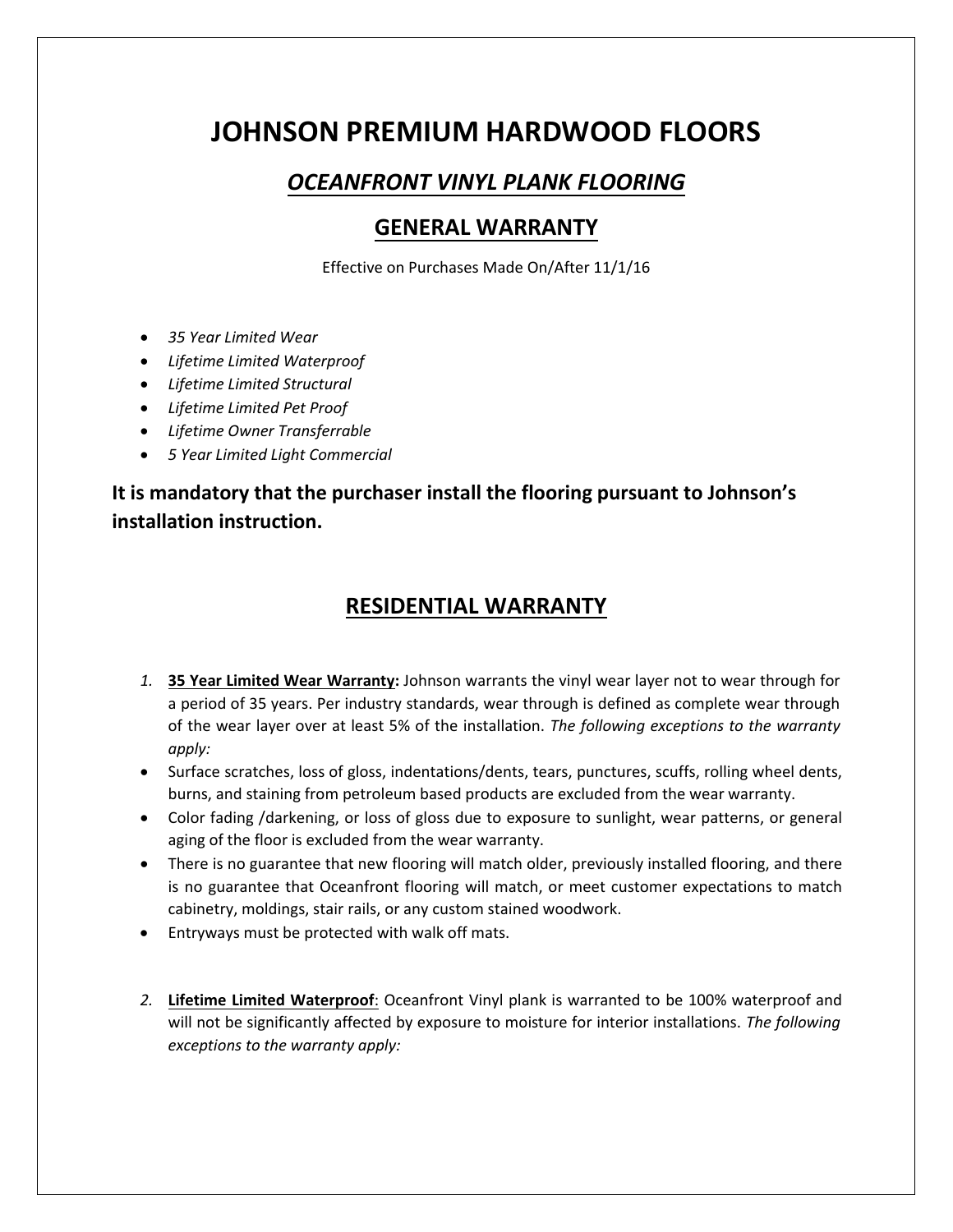- While the Oceanfront is waterproof, it is not a suitable moisture barrier, and other building components such as framing, drywall, trim, or subfloors in the home may be affected if exposed to moisture.
- Any damage that may result from mildew or mold growth is excluded from the warranty.
- 3. **Lifetime Limited Structural:** Oceanfront is warranted to be free from milling and structural defects for the life of the floor. Note: The installer and/or end user must inspect the floor before installing. Claims will not be honored for a floor installed with a visible defect at the time of installation.
- 4. **Lifetime Limited Pet Proof:** Oceanfront is warranted to resist stains from domestic pet incidents. Stains should be cleaned up as promptly as possible
- 5. **Lifetime Owner Transferrable:** All residential warranties remain in effect with the house, not just the original purchaser of the floor. Warranties are transferrable to future owners.

\_\_\_\_\_\_\_\_\_\_\_\_\_\_\_\_\_\_\_\_\_\_\_\_\_\_\_\_\_\_\_\_\_\_\_\_\_\_\_\_\_\_\_\_\_\_\_\_\_\_\_\_\_\_\_\_\_\_\_\_\_\_\_\_\_\_\_\_\_\_\_\_\_\_\_\_\_\_\_\_\_\_\_\_

## **LIGHT COMMERICAL WARRANTY**

Typical light commercial installations include, but are not limited to:

1. Retail Stores: Entryways, showrooms, break rooms, dressing rooms, cash wrap areas, offices, Hair Salons.

2. Hospitality: Hotels and Restaurants: Entryways, lobbies, restaurant floor, guest rooms, meeting rooms, offices.

3. Office Interiors

4. Multi-Family Housing: Entryways, common areas, housing units, hallways.

5. Medical/Senior Living: Waiting rooms, nurse's stations, patient/resident rooms, examination rooms, hallways.